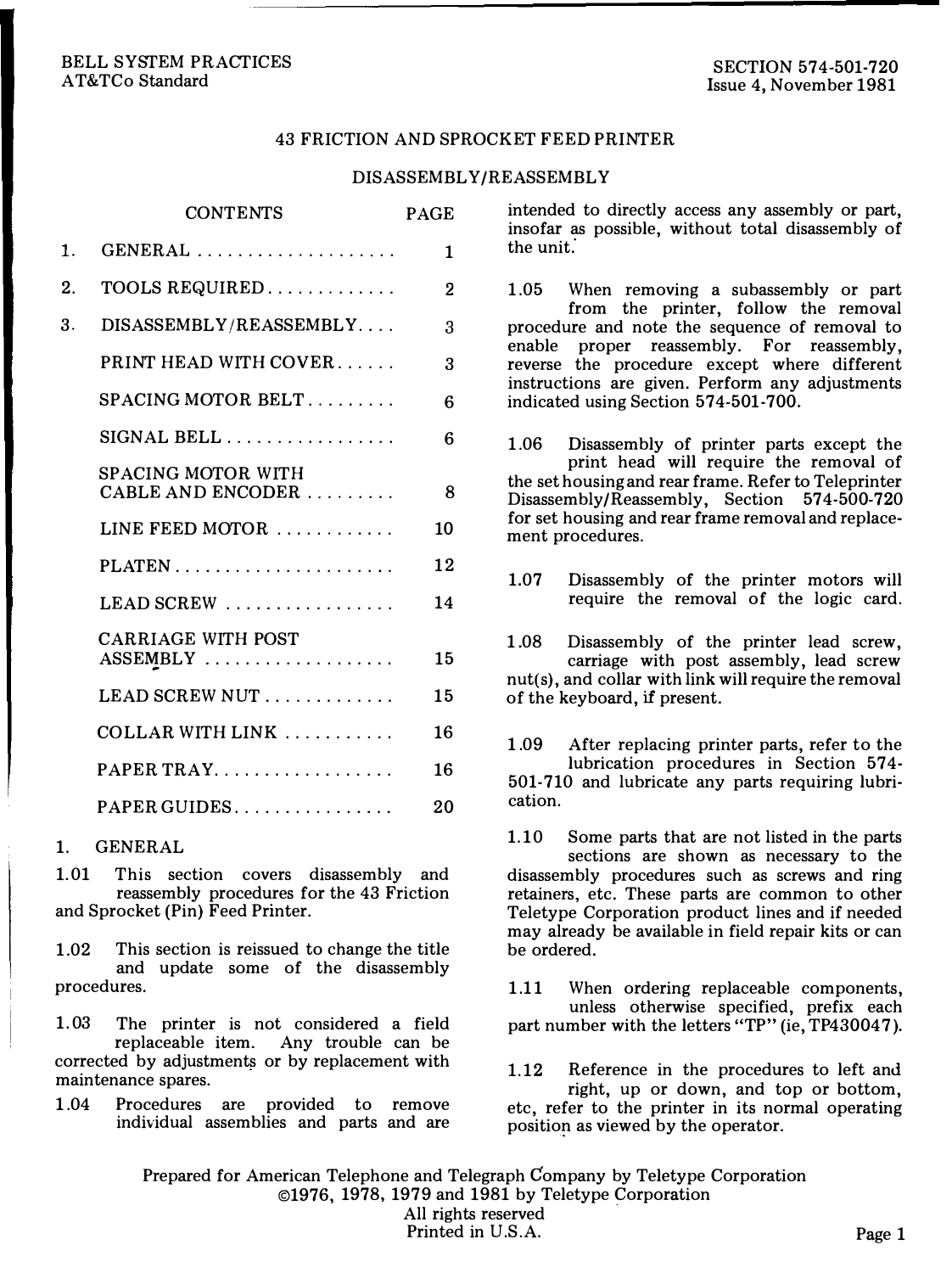### SECTION 574-501-720

 $\sim 400$ 

 $\rightarrow$ 

|                              | Description              | Part No. |                                                                                                                                                                                                                                             | <b>TOOLS REQUIRED</b><br>2.                   |
|------------------------------|--------------------------|----------|---------------------------------------------------------------------------------------------------------------------------------------------------------------------------------------------------------------------------------------------|-----------------------------------------------|
|                              | Pliers, Long-Nose        | 108285   | The following tools may be required when                                                                                                                                                                                                    | 2.01                                          |
|                              | Wrench, Hex Key          | 110271   | performing the printer disassembly and                                                                                                                                                                                                      |                                               |
|                              | Wrench, Hex Kev          | 124682   |                                                                                                                                                                                                                                             |                                               |
|                              | Wrench, 3/16 Inch Socket | 125752   |                                                                                                                                                                                                                                             |                                               |
| Wrench, Open End, 3/16 Inch  |                          | 129534   |                                                                                                                                                                                                                                             |                                               |
|                              | and 1/4 Inch             |          |                                                                                                                                                                                                                                             |                                               |
|                              | Handle                   | 135676   |                                                                                                                                                                                                                                             |                                               |
|                              | Bit, 1/4 Inch Socket     | 135677   |                                                                                                                                                                                                                                             |                                               |
|                              | Bit, 5/16 Inch Socket    | 135678   |                                                                                                                                                                                                                                             |                                               |
|                              | Hook, Pull Spring        | 142554   |                                                                                                                                                                                                                                             |                                               |
|                              | Hook, Push Spring        | 142555   |                                                                                                                                                                                                                                             |                                               |
|                              | <b>Tweezers</b>          | 151392   |                                                                                                                                                                                                                                             |                                               |
| Wrench, Open End, 5/16 Inch. | and $3/8$ Inch           | 152835   | Screwdriver w/Clip, 1/4 Inch                                                                                                                                                                                                                | 100982                                        |
|                              | Extractor, I.C.          | 407326   |                                                                                                                                                                                                                                             |                                               |
|                              |                          |          | reassembly procedures. Most of these items should<br>normally be present in standard maintenance tool<br>Description<br>Hook, Pull Spring<br>Screwdriver, 1/8 Inch, 2 Inch<br>Blade<br>Screwdriver w/Clip, 10 Inch<br>Blade<br>6 Inch Blade | kits.<br>Part No.<br>75765<br>95368<br>100704 |

 $\sim 10^{-1}$ 

 $\bullet$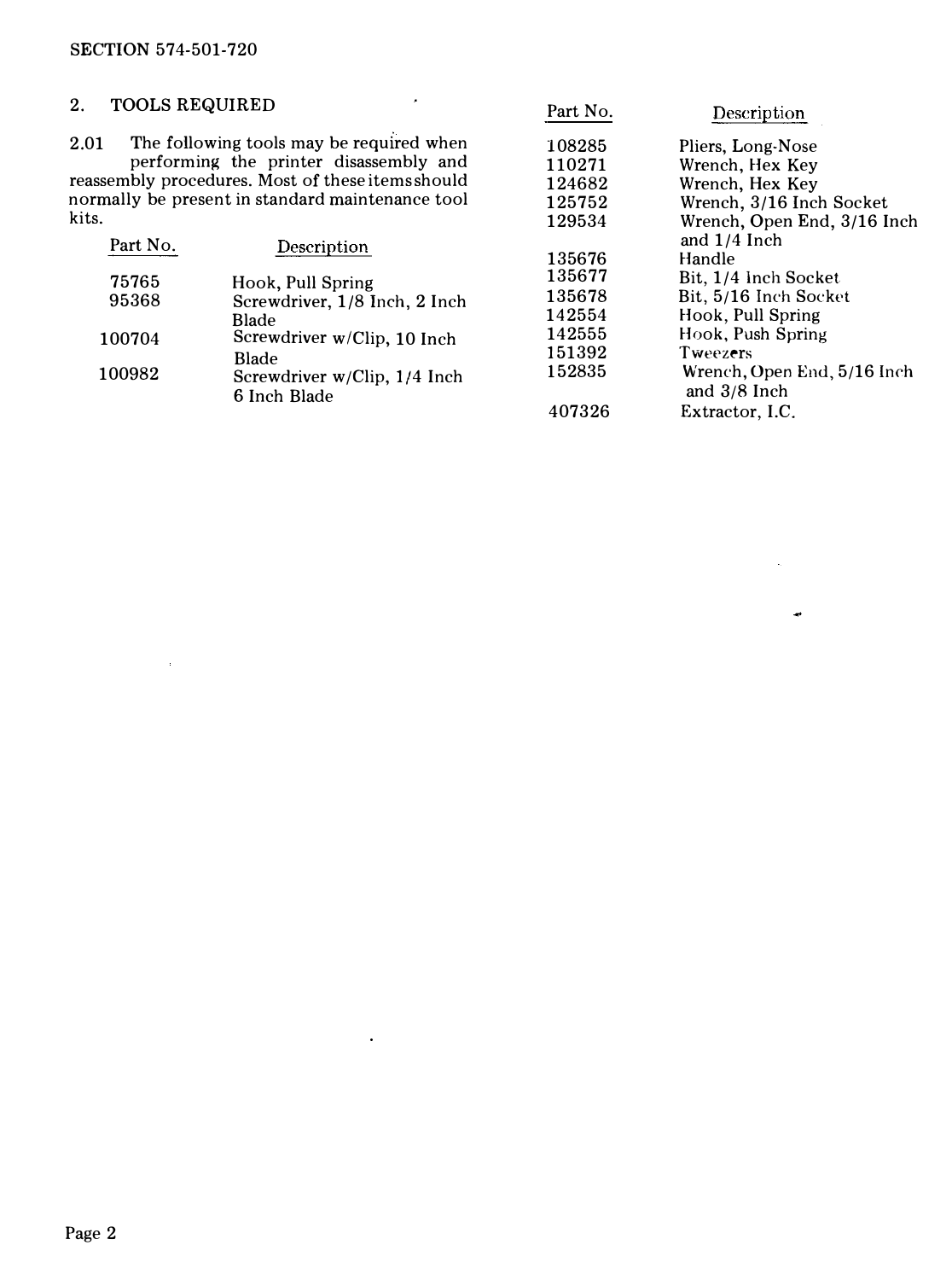#### 3. DISASSEMBLY/REASSEMBLY

#### PRINT HEAD WITH COVER

3.01 To remove the print head with cover:

Caution: When handling loose print heads, care must be taken to prevent print head cable connector pins from being bent.

Note: Print head removal and replacement is also shown in Teleprinter Disassembly/Reassembly, Section 574-500-720.

® Grasp print head and pull forward. Lift front of print head to disengage locking channels.

 $\bigcap$  (Front View)



Move retaining clip on locking handle  $6^{\circ}$ extension protruding from left side of carriage wall approximately 1/4 inch away from wall. (Pry with screwdriver.)

**EXTRACTOR** 4 Place projections of 407326 extractor under print head cable plug. Disconnect print head cable plug from logic card by squeezing arms of extractor together and pulling straight up to avoid damage to plug pins. PRINT HEAD  $C \triangle RLE$ 2)Remove ribbon. (Refer to How To **Operate**  $\mathbf{1}$ Raise cover. Manual) **GUIDE ROD** Move print head and  $(5)$ Unlock print head carriage to the right by pulling locking of the print head handle forward until it strikes cable plug. the guide rod.

0 Disengage print head from roll pin on end of link. Remove print head.

l

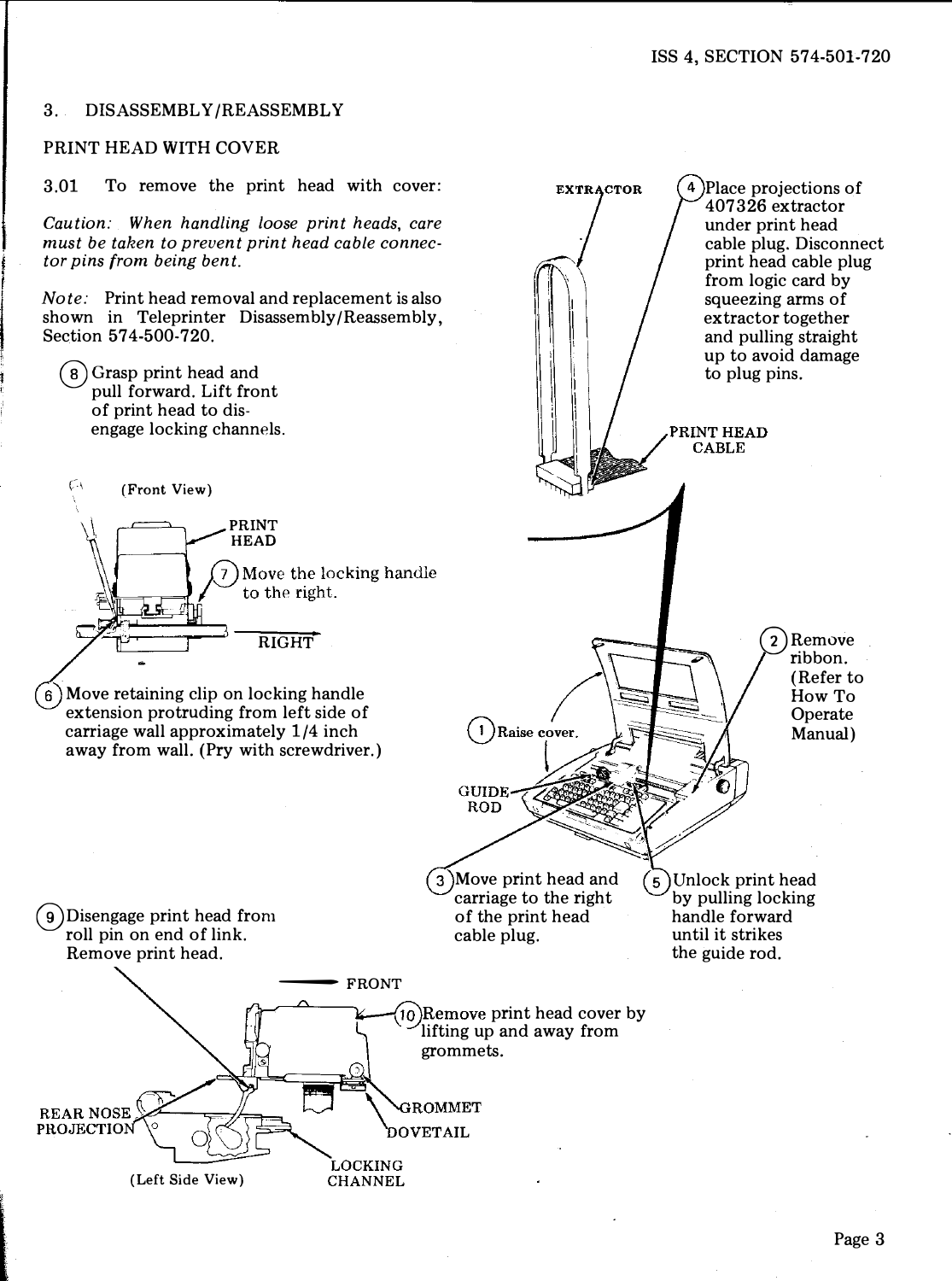

<sup>(</sup>Left View)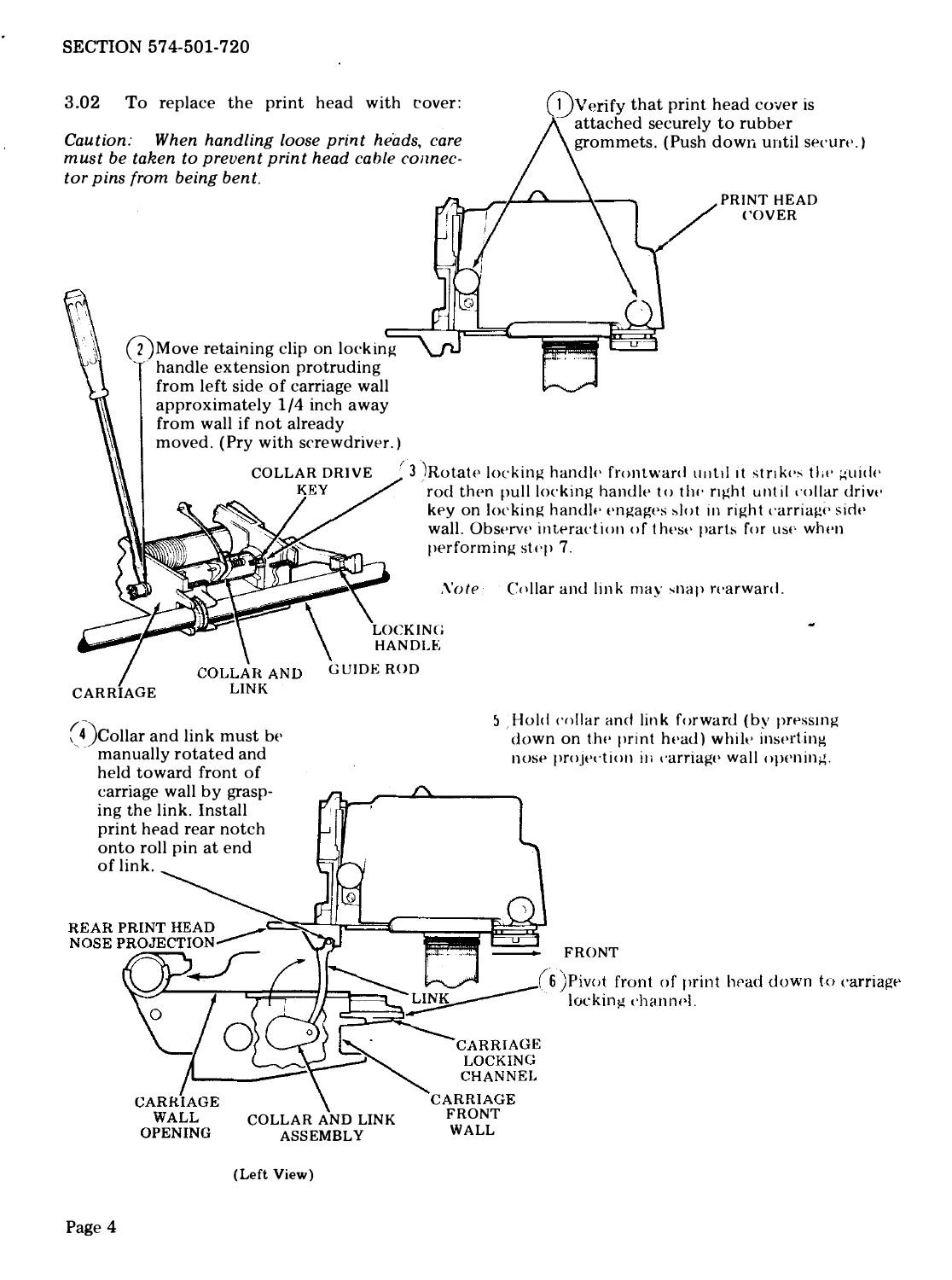

- $(10)$ Check that no connector pins are bent and carefully connect the print head cable plug to the logic card. Make sure cable does not touch left side frame when the carriage moves fully left.
- $(11)$  Install ribbon. (Refer to How To Operate Manual.)

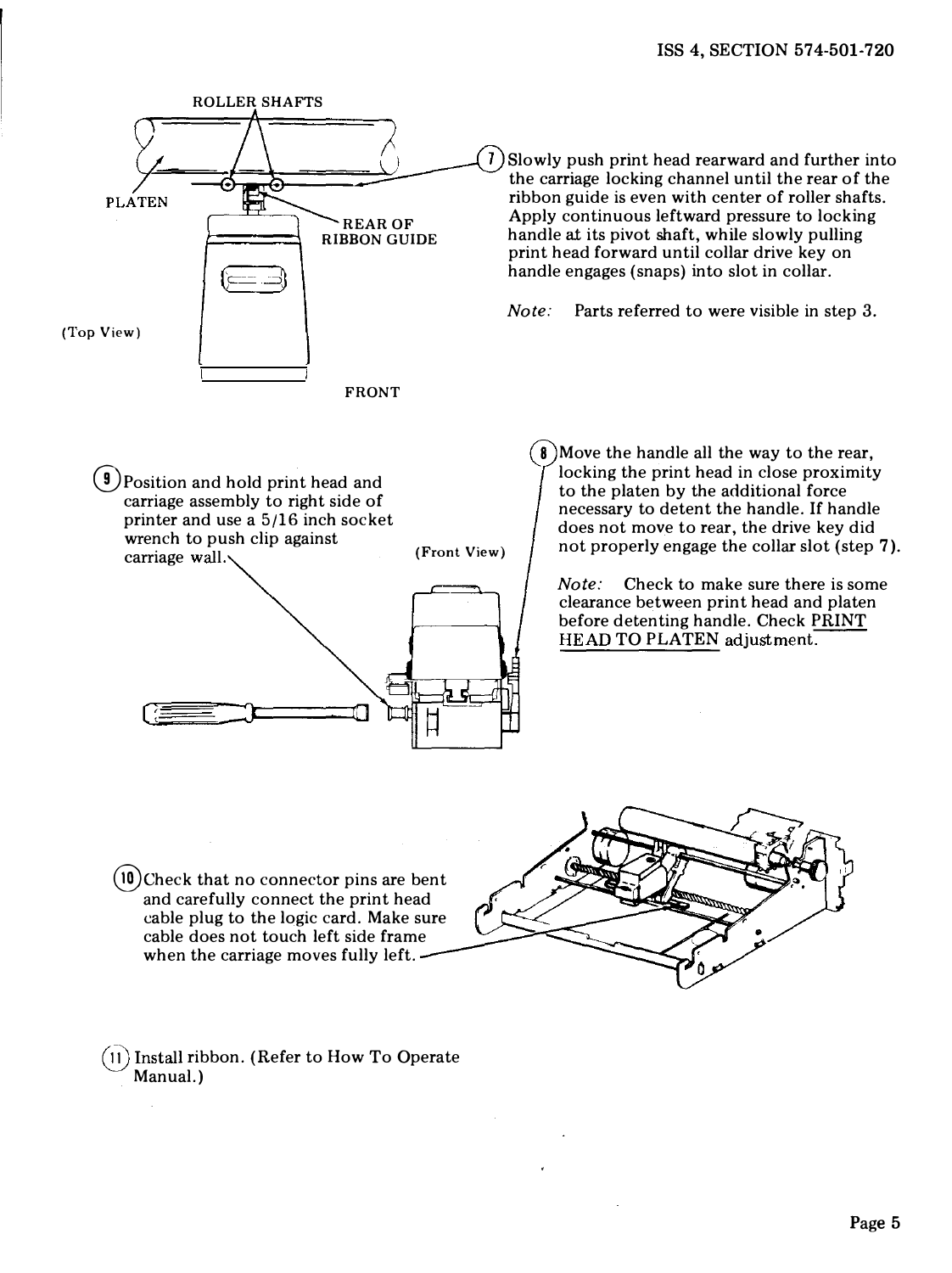## SPACING MOTOR BELT

3.03 To remove the spacing motor belt:



#### SIGNAL BELL

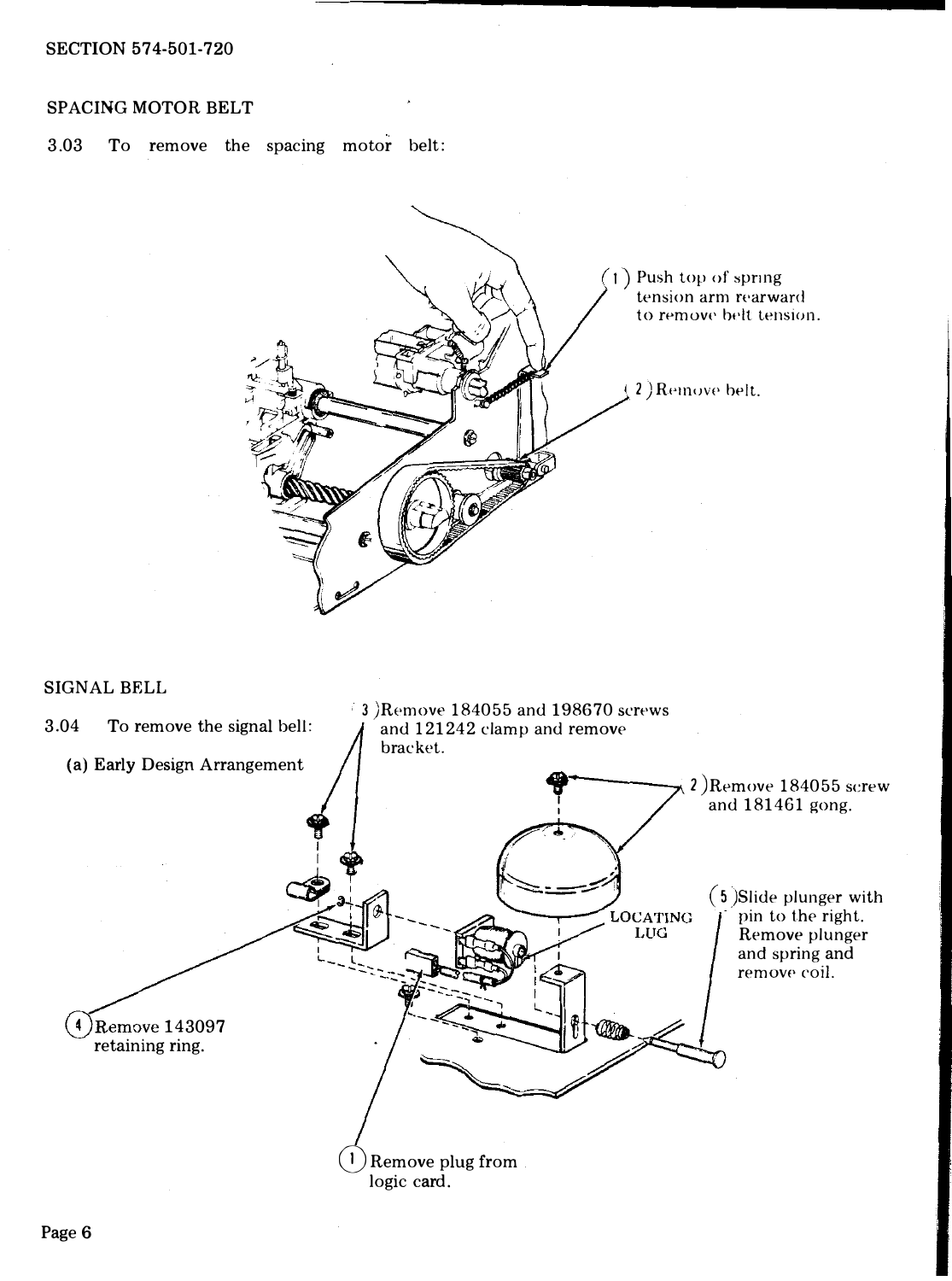## (b) Late Design Arrangement

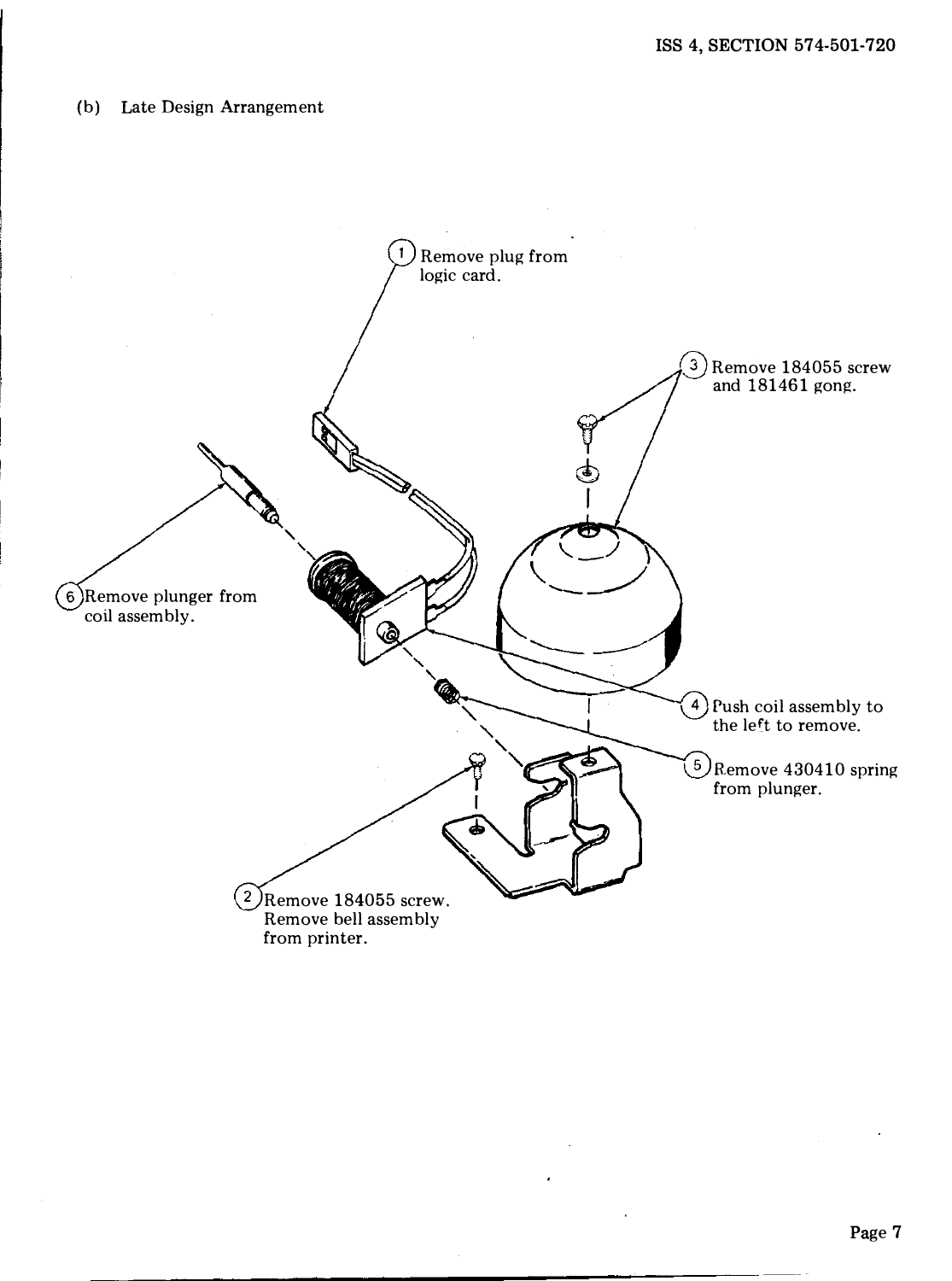

Note: In reassembly, make sure disc does not rub on encoder assembly.

Warning: Do not pull on metal disc edges as this will deform encoder disc causing it to rub against the encoder.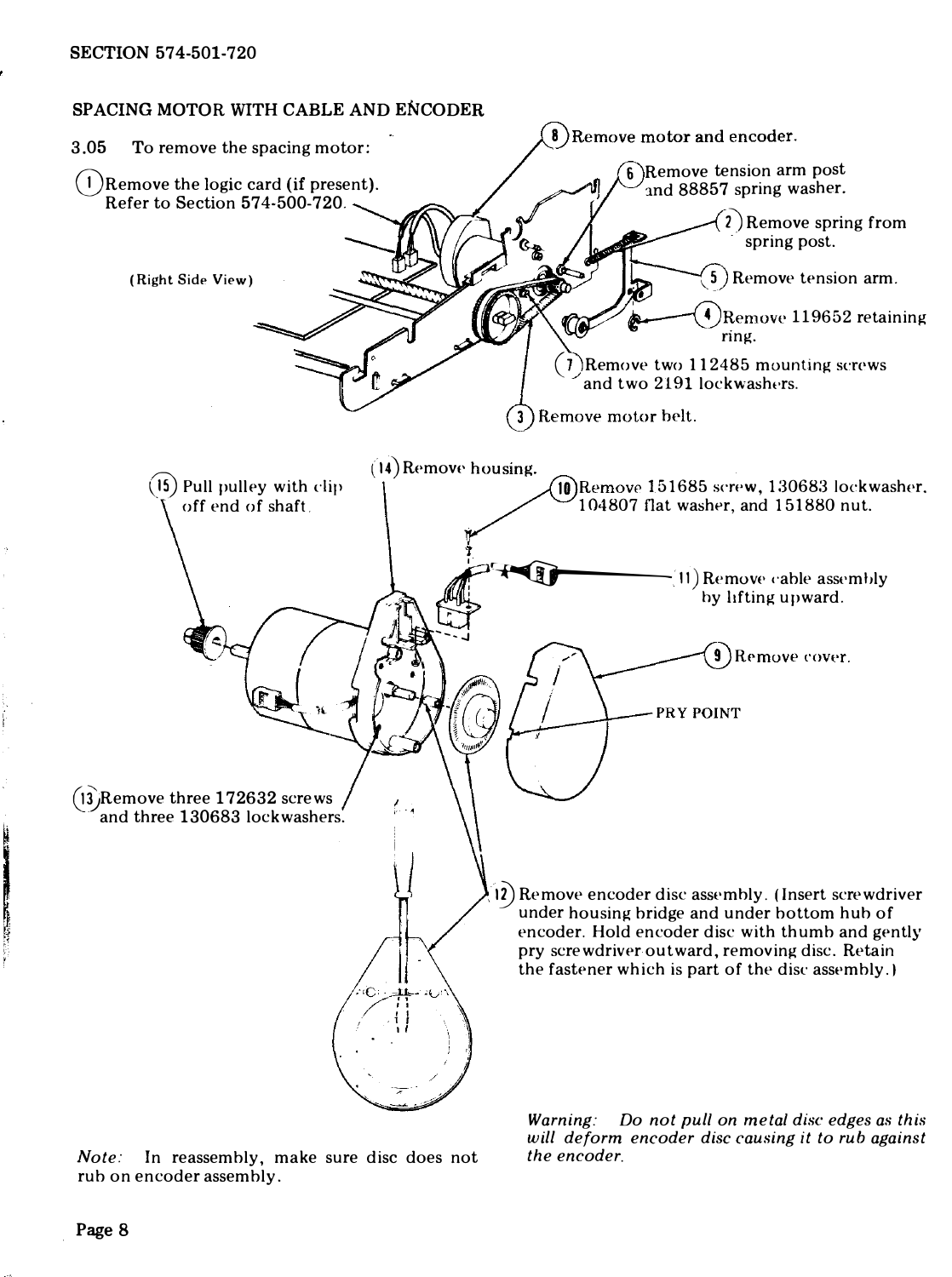(b) 430441 Motor with cable and encoder.



Note: In reassembly, make sure disc does not rub on encoder assembly.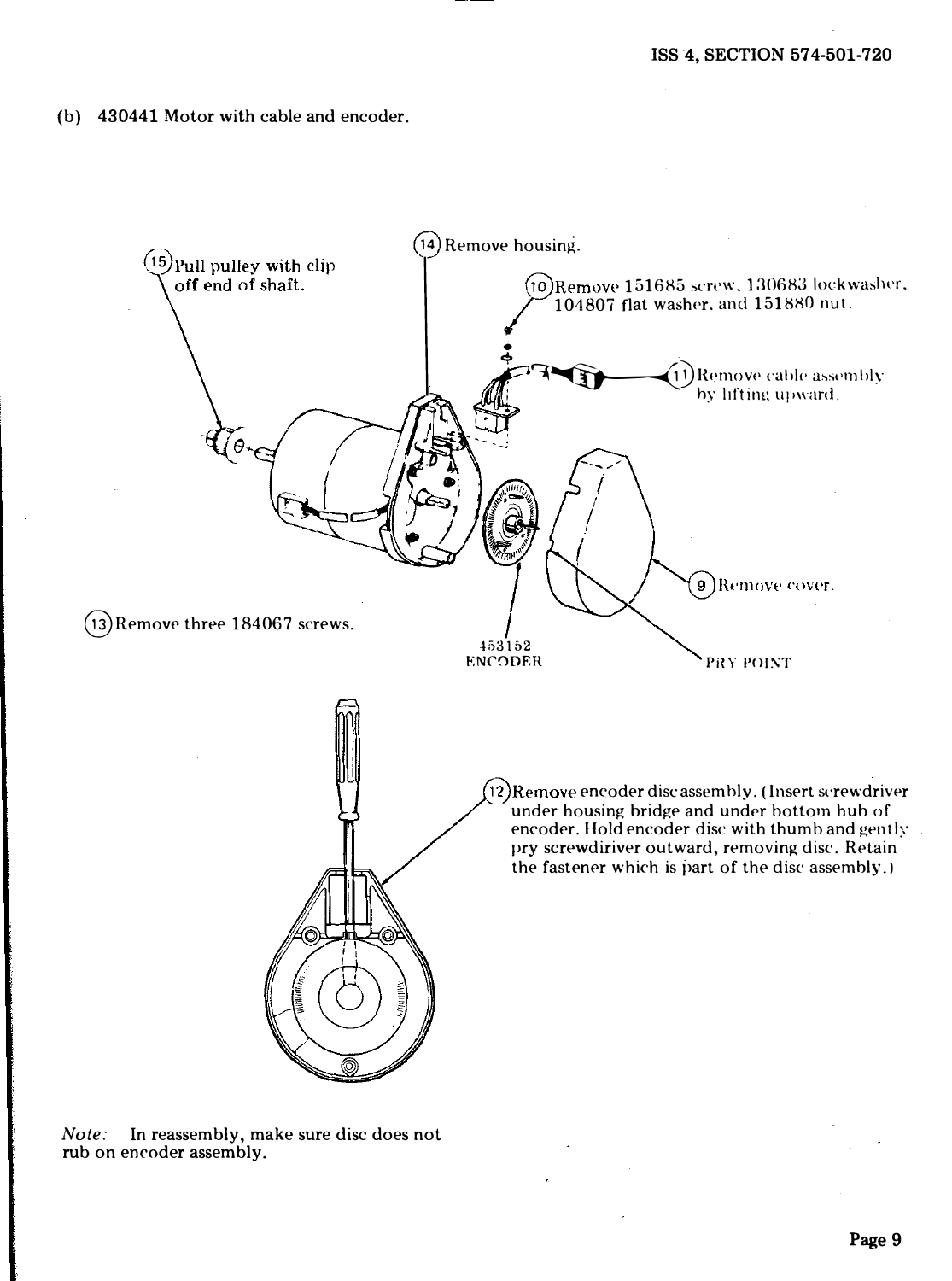### LINE FEED MOTOR

3.06 To remove the line feed motor:



Remove 119652 retaining ring and slide 4 tension arm and roller assembly from pivot shaft.

Note: In reassembly, perform STOP BRACKET adjustment.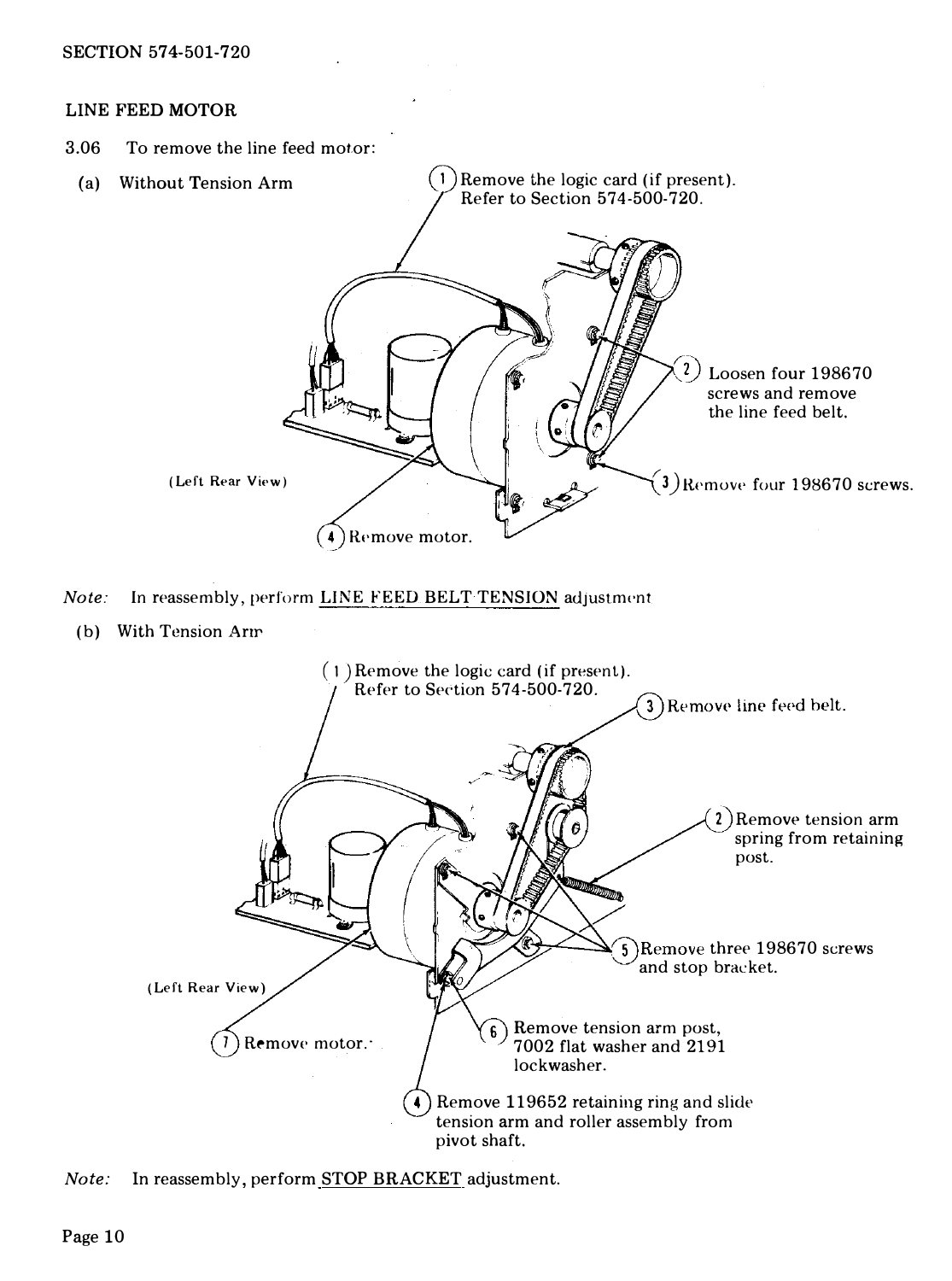# (c) With floating motor

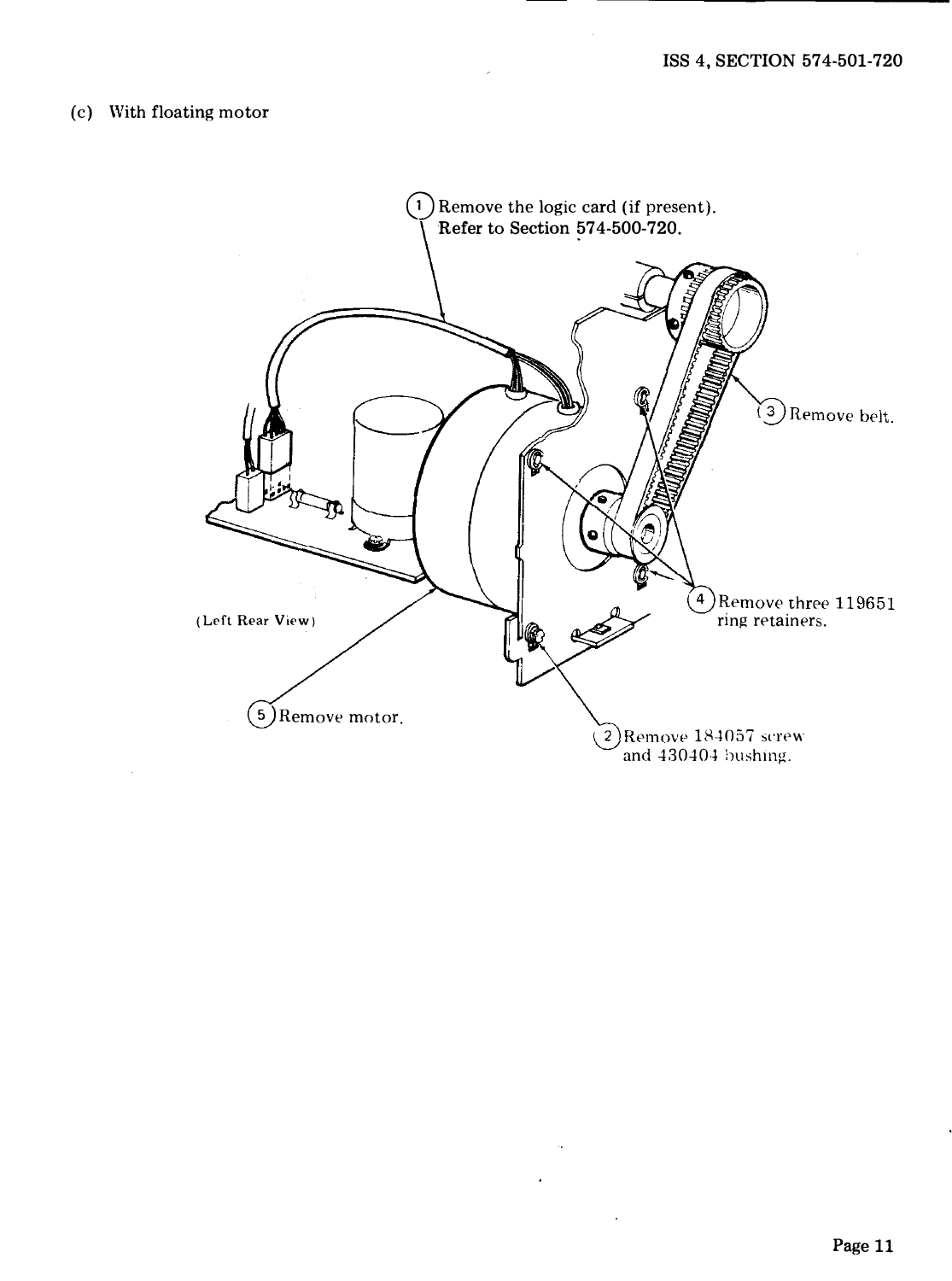## PLATEN

3.07 To remove the platen:



- Note: In reassembly, position the setscrews away from the slot in the platen clip.
	- (b) Motor with tension arm.

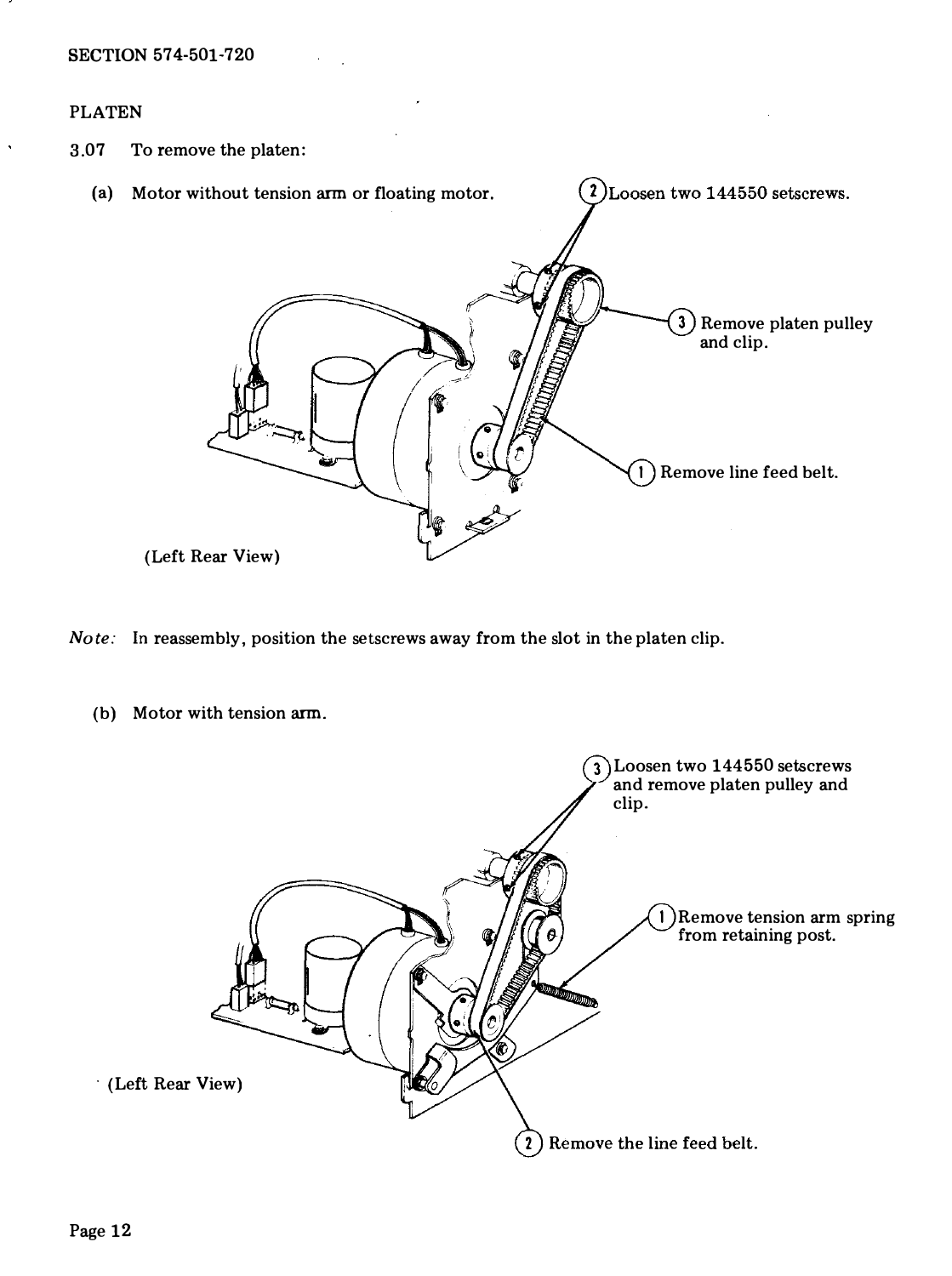

Note: In reassembly, position the setscrews away from the slot in the sprocket clip. Perform the LEFT and RIGHT SPROCKET adjustments and PRINTED LINE POSITION and PLATEN ENDPLA Y adjustments.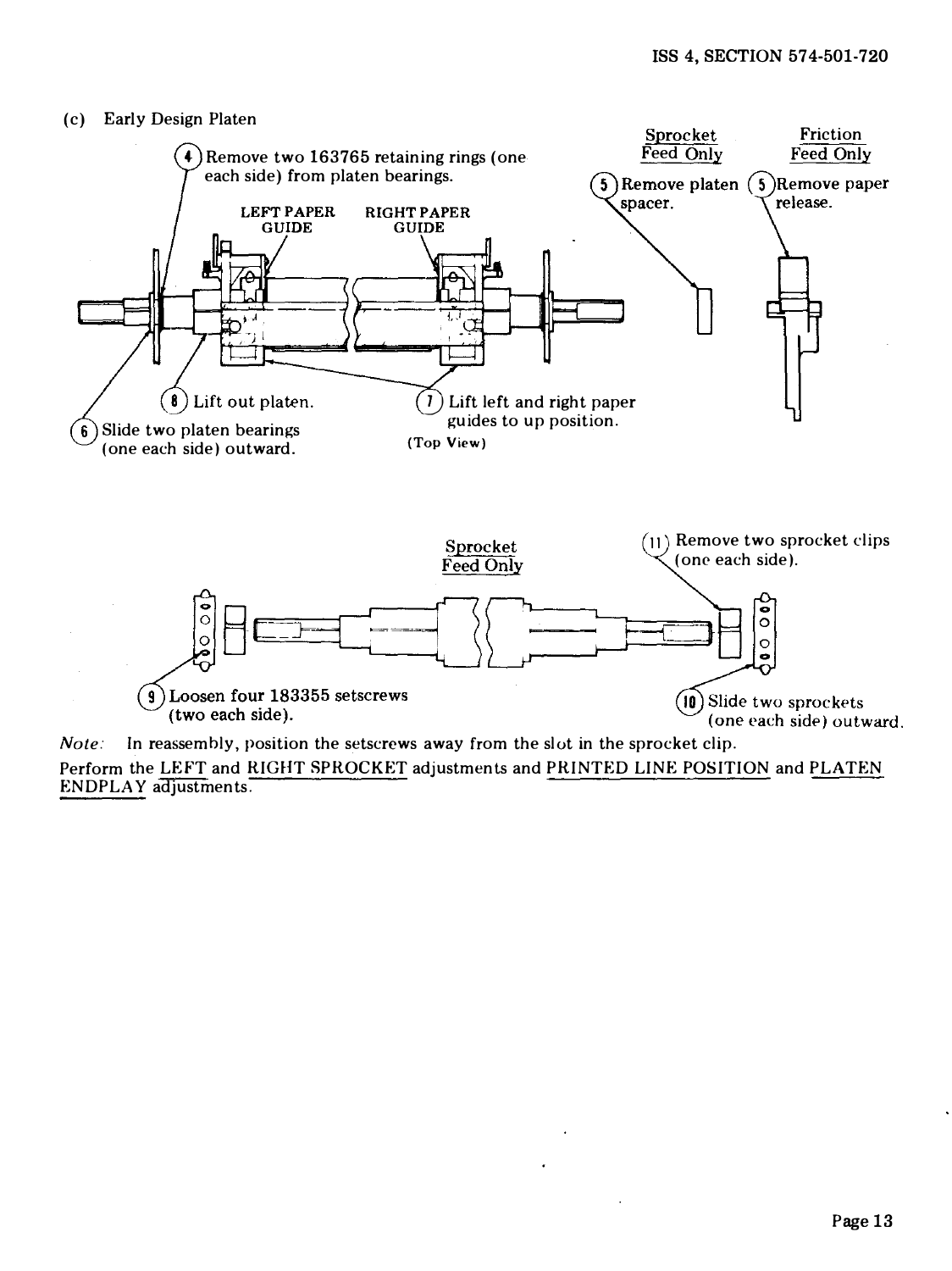

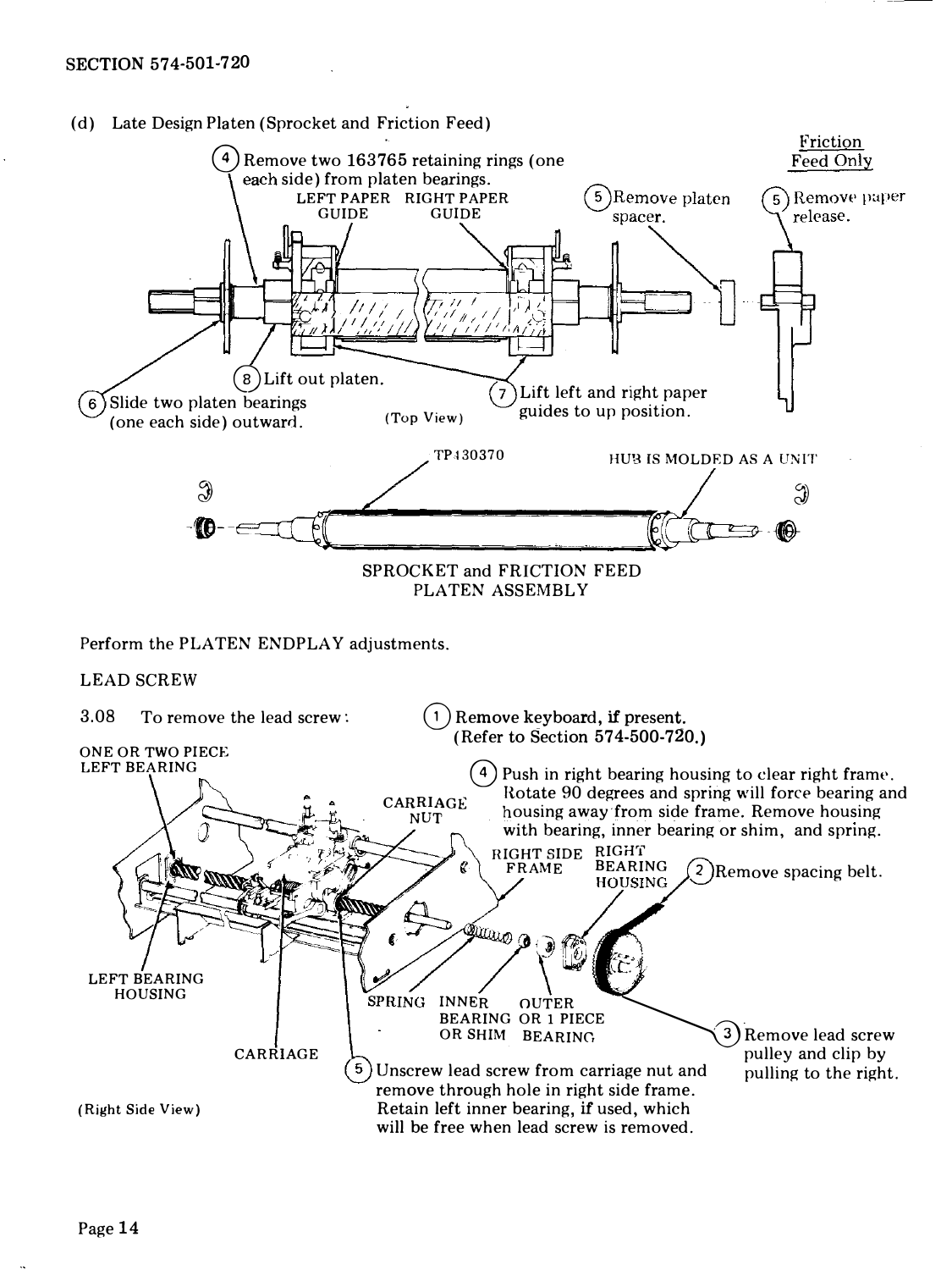### CARRIAGE WITH POST ASSEMBLY

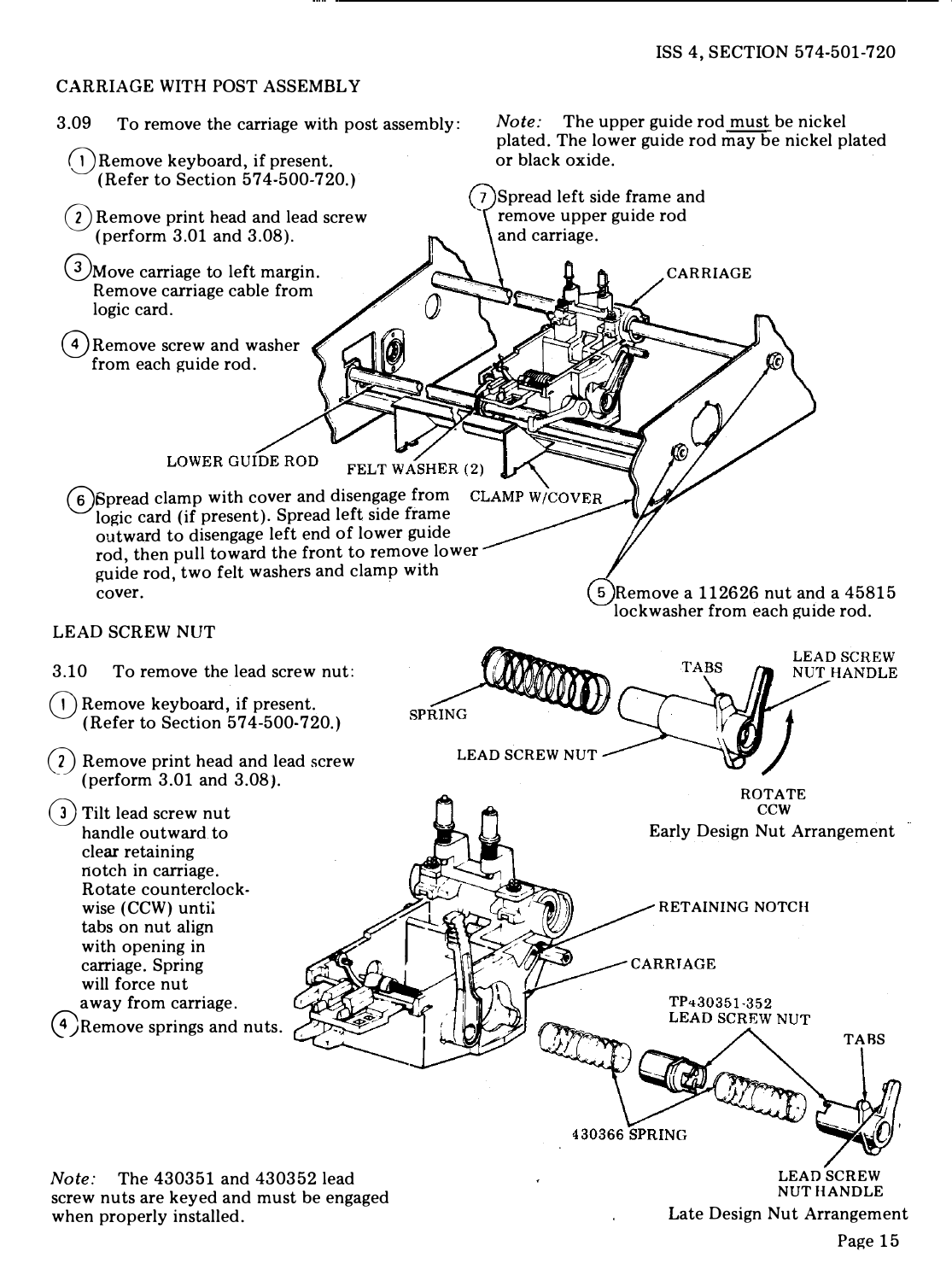#### SECTION 574-501-720

### COLLAR WITH LINK



Note 2: In reassembly, LEFT AND RIGHT PAPER GUIDE adjustments must be made. (Early Arrangement)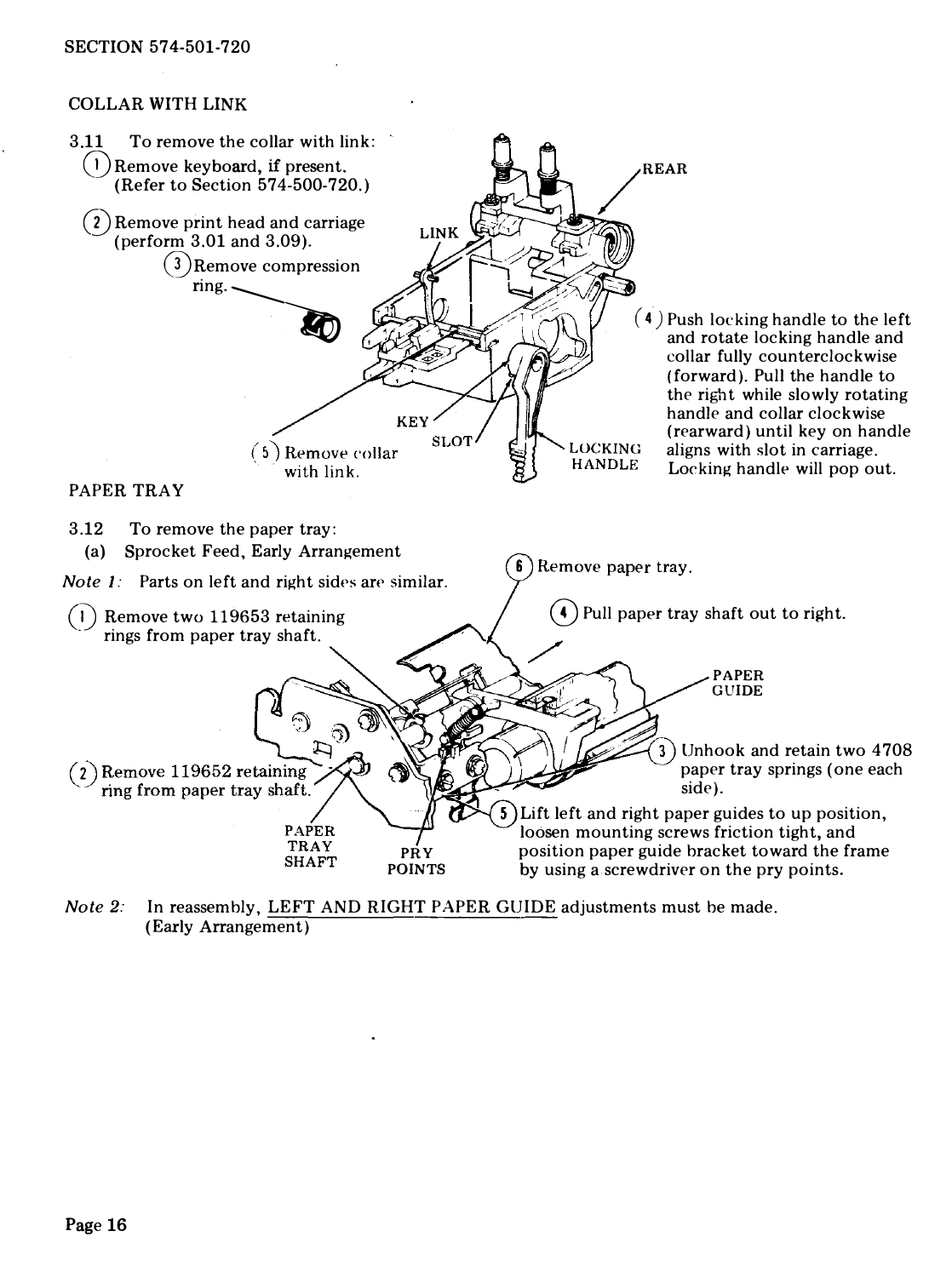

(b) Sprocket Feed (Intermediate Design) and Friction Feed (Early Design)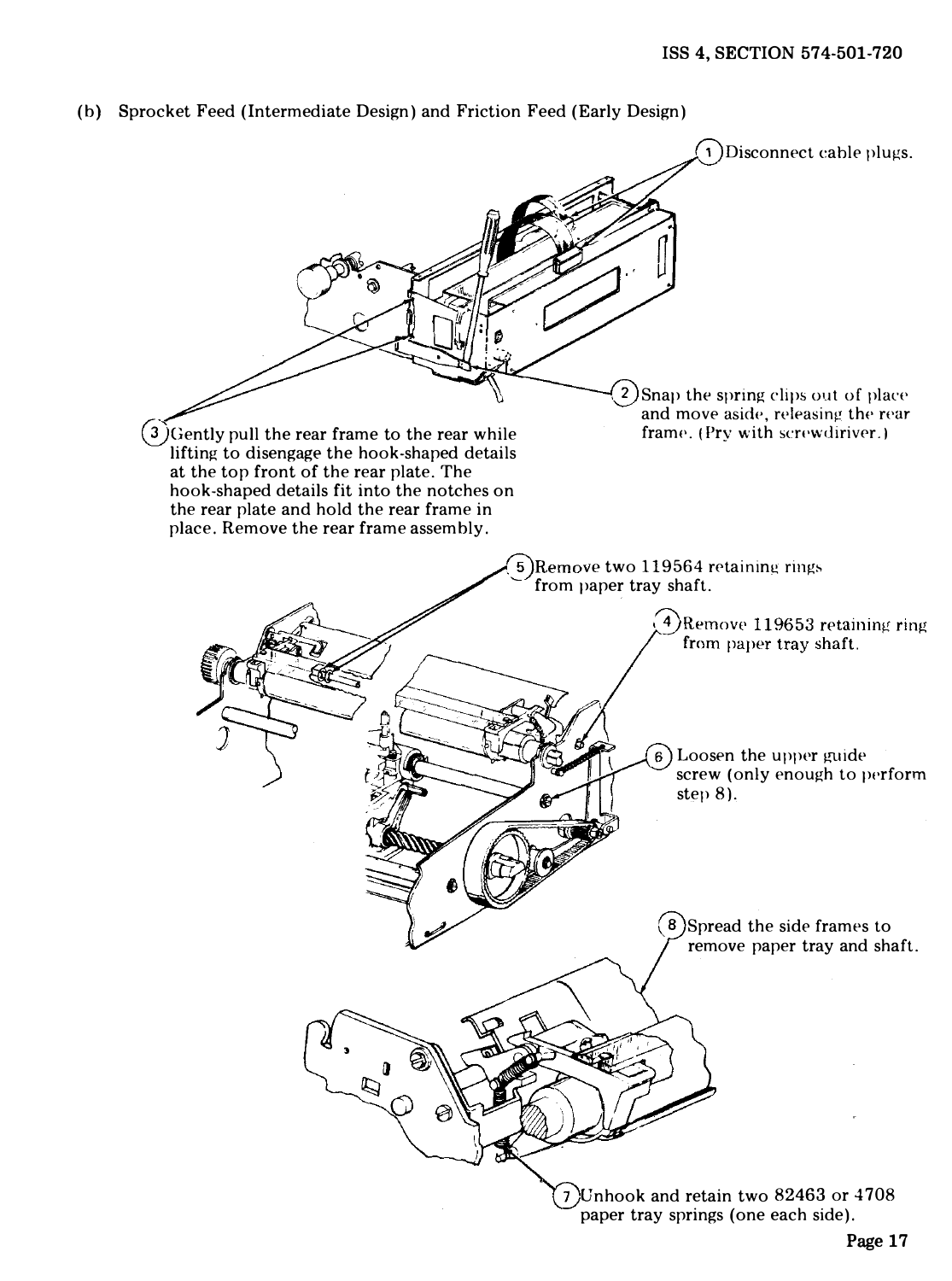### (c) Sprocket Feed, Late Design

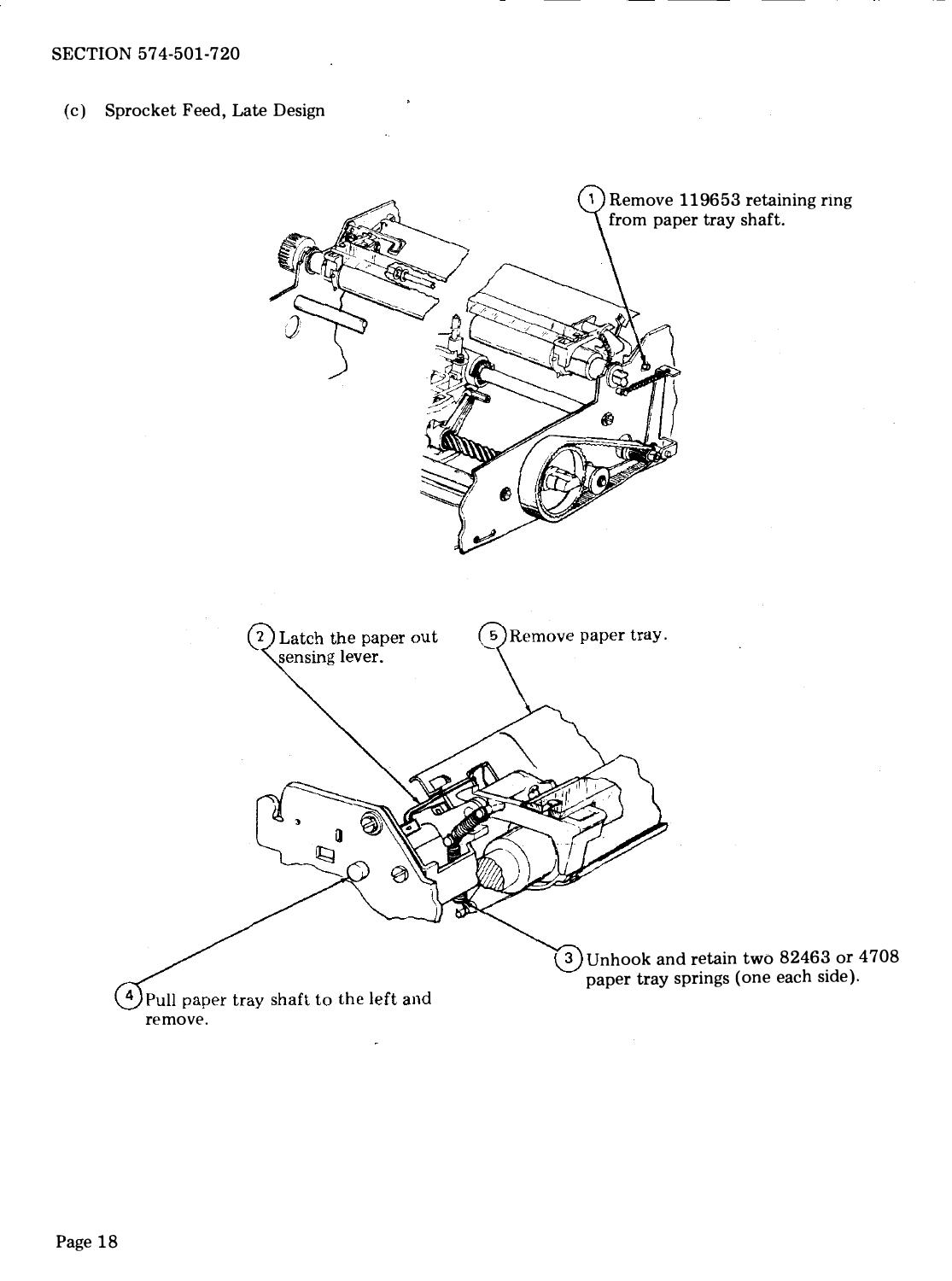